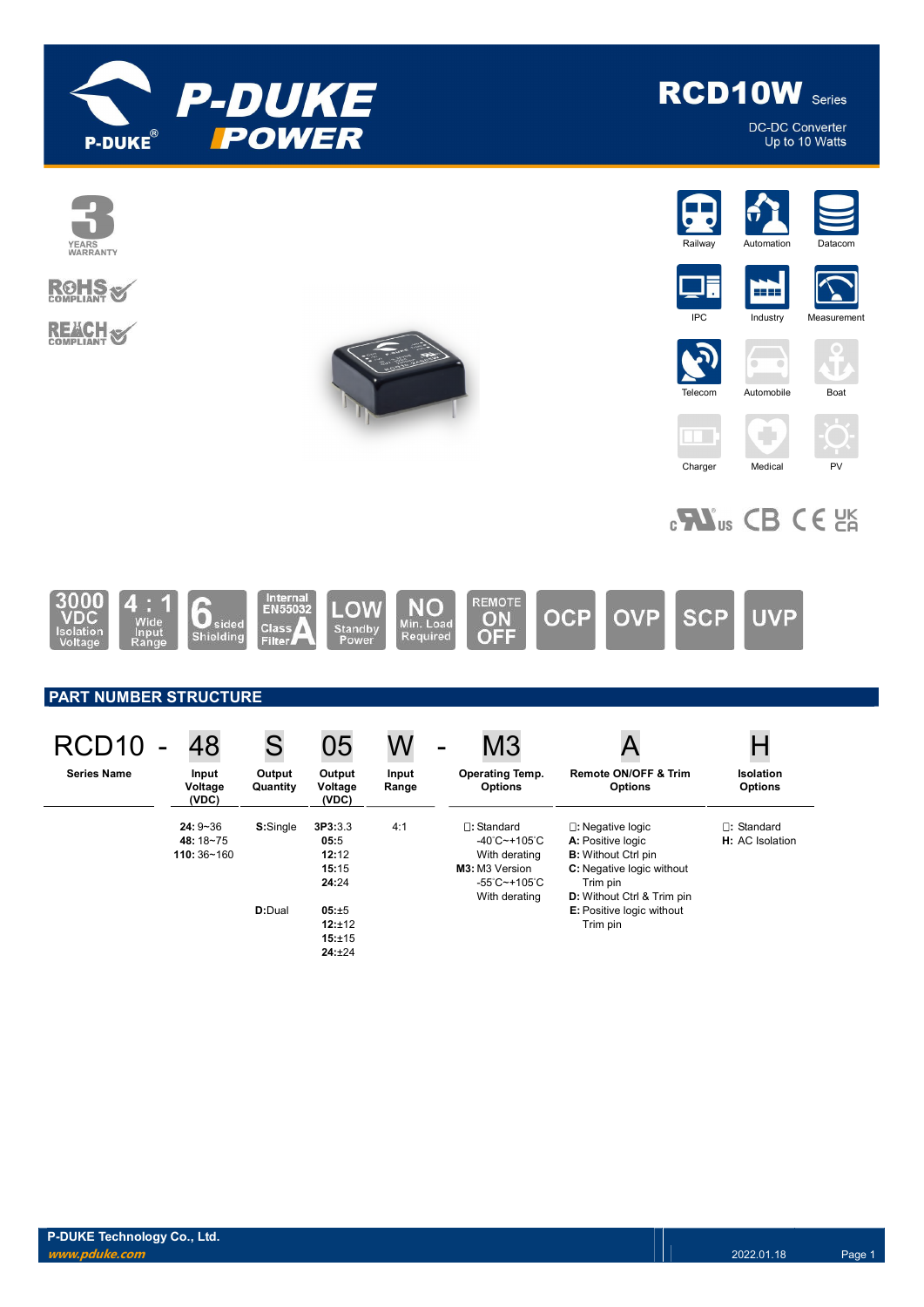



#### TECHNICAL SPECIFICATION All specifications are typical at nominal input, full load and 25℃ unless otherwise noted

| Model<br><b>Number</b> | Input Range  | <b>Output Voltage</b> | <b>Output Current</b><br>@Full Load | <b>Input Current</b><br>@ No Load | Efficiency | Maximum<br><b>Capacitor Load</b> |
|------------------------|--------------|-----------------------|-------------------------------------|-----------------------------------|------------|----------------------------------|
|                        | <b>VDC</b>   | <b>VDC</b>            | mA                                  | mA                                | %          | μF                               |
| RCD10-24S3P3W          | $9 - 36$     | 3.3                   | 3000                                | 10                                | 87         | 3500                             |
| RCD10-24S05W           | $9 - 36$     | 5                     | 2000                                | 10                                | 89         | 2500                             |
| RCD10-24S12W           | $9 - 36$     | 12                    | 830                                 | 10                                | 89         | 430                              |
| RCD10-24S15W           | $9 - 36$     | 15                    | 670                                 | 10                                | 90         | 350                              |
| RCD10-24S24W           | $9 - 36$     | 24                    | 420                                 | 10                                | 90         | 125                              |
| RCD10-24D05W           | $9 - 36$     | ±5                    | ±1000                               | 10                                | 86         | ±1440                            |
| RCD10-24D12W           | $9 - 36$     | ±12                   | ±416                                | 10                                | 89         | ±250                             |
| RCD10-24D15W           | $9 - 36$     | ±15                   | ±333                                | 10                                | 89         | ±180                             |
| RCD10-24D24W           | $9 - 36$     | ±24                   | ±210                                | 10                                | 90         | ±56                              |
| RCD10-48S3P3W          | $18 - 75$    | 3.3                   | 3000                                | 8                                 | 87         | 3500                             |
| RCD10-48S05W           | $18 \sim 75$ | 5                     | 2000                                | 8                                 | 89         | 2500                             |
| RCD10-48S12W           | $18 - 75$    | 12                    | 830                                 | 8                                 | 89         | 430                              |
| RCD10-48S15W           | $18 - 75$    | 15                    | 670                                 | 8                                 | 90         | 350                              |
| RCD10-48S24W           | $18 \sim 75$ | 24                    | 420                                 | 8                                 | 90         | 125                              |
| RCD10-48D05W           | $18 \sim 75$ | ±5                    | ±1000                               | 8                                 | 86         | ±1440                            |
| RCD10-48D12W           | $18 \sim 75$ | ±12                   | ±416                                | 8                                 | 89         | ±250                             |
| RCD10-48D15W           | $18 - 75$    | ±15                   | ±333                                | 8                                 | 89         | ±180                             |
| RCD10-48D24W           | $18 - 75$    | ±24                   | ±210                                | 8                                 | 90         | ±56                              |
| RCD10-110S3P3W         | $36 - 160$   | 3.3                   | 3000                                | 6                                 | 87         | 3500                             |
| RCD10-110S05W          | $36 - 160$   | 5                     | 2000                                | 6                                 | 88         | 2500                             |
| RCD10-110S12W          | $36 - 160$   | 12                    | 830                                 | 6                                 | 89         | 430                              |
| RCD10-110S15W          | $36 - 160$   | 15                    | 670                                 | 6                                 | 89         | 350                              |
| RCD10-110S24W          | $36 - 160$   | 24                    | 420                                 | 6                                 | 89         | 125                              |
| RCD10-110D05W          | $36 - 160$   | ±5                    | ±1000                               | 6                                 | 85         | ±1440                            |
| RCD10-110D12W          | $36 - 160$   | ±12                   | ±416                                | 6                                 | 89         | ±250                             |
| RCD10-110D15W          | $36 - 160$   | ±15                   | ±333                                | 6                                 | 89         | ±180                             |
| RCD10-110D24W          | $36 - 160$   | ±24                   | ±210                                | 6                                 | 89         | ±56                              |

| <b>INPUT SPECIFICATIONS</b>   |                         |                           |           |         |      |                           |            |
|-------------------------------|-------------------------|---------------------------|-----------|---------|------|---------------------------|------------|
| <b>Parameter</b>              |                         | <b>Conditions</b>         |           | Min.    | Typ. | Max.                      | Unit       |
| Operating input voltage range |                         | 24Vin(nom)                |           | 9       | 24   | 36                        |            |
|                               |                         | 48Vin(nom)                |           | 18      | 48   | 75                        | <b>VDC</b> |
|                               |                         | 110Vin(nom)               |           | 36      | 110  | 160                       |            |
| Start up voltage              | 24Vin(nom)              |                           |           |         |      | 9                         |            |
|                               |                         | 48Vin(nom)                |           |         |      | 18                        | <b>VDC</b> |
|                               |                         | 110Vin(nom)               |           |         |      | 36                        |            |
| Shutdown voltage              |                         | 24Vin(nom)                |           | 7.5     | 8    | 8.8                       |            |
|                               |                         | 48Vin(nom)                |           | 15.5    | 16   | 17.5                      | <b>VDC</b> |
|                               |                         | $110$ Vin(nom)            |           | 32      | 34   | 35.5                      |            |
| Start up time                 | Constant resistive load | Power up                  |           |         | 30   | 50                        | ms         |
|                               |                         | Remote ON/OFF             |           |         | 30   | 50                        |            |
| Input surge voltage           | 1 second, max.          | 24Vin(nom)                |           |         |      | 50                        |            |
|                               |                         | 48Vin(nom)                |           |         |      | 100                       | <b>VDC</b> |
|                               |                         | 110Vin(nom)               |           |         |      | 200                       |            |
| Input filter                  |                         |                           |           | Pi type |      |                           |            |
| Remote ON/OFF                 | Referred to -Vin pin    | Positive logic            | DC-DC ON  |         |      | Open or $3 \sim 15$ VDC   |            |
|                               |                         | (Option)                  | DC-DC OFF |         |      | Short or $0 \sim 1.2$ VDC |            |
|                               |                         | Negative logic            | DC-DC ON  |         |      | Short or $0 \sim 1.2$ VDC |            |
|                               |                         | (Standard)                | DC-DC OFF |         |      | Open or $3 \sim 15$ VDC   |            |
|                               |                         | Input current of Ctrl pin |           | $-0.5$  |      | $+1.0$                    | mA         |
|                               |                         | Remote off input current  |           |         | 2.5  |                           | mA         |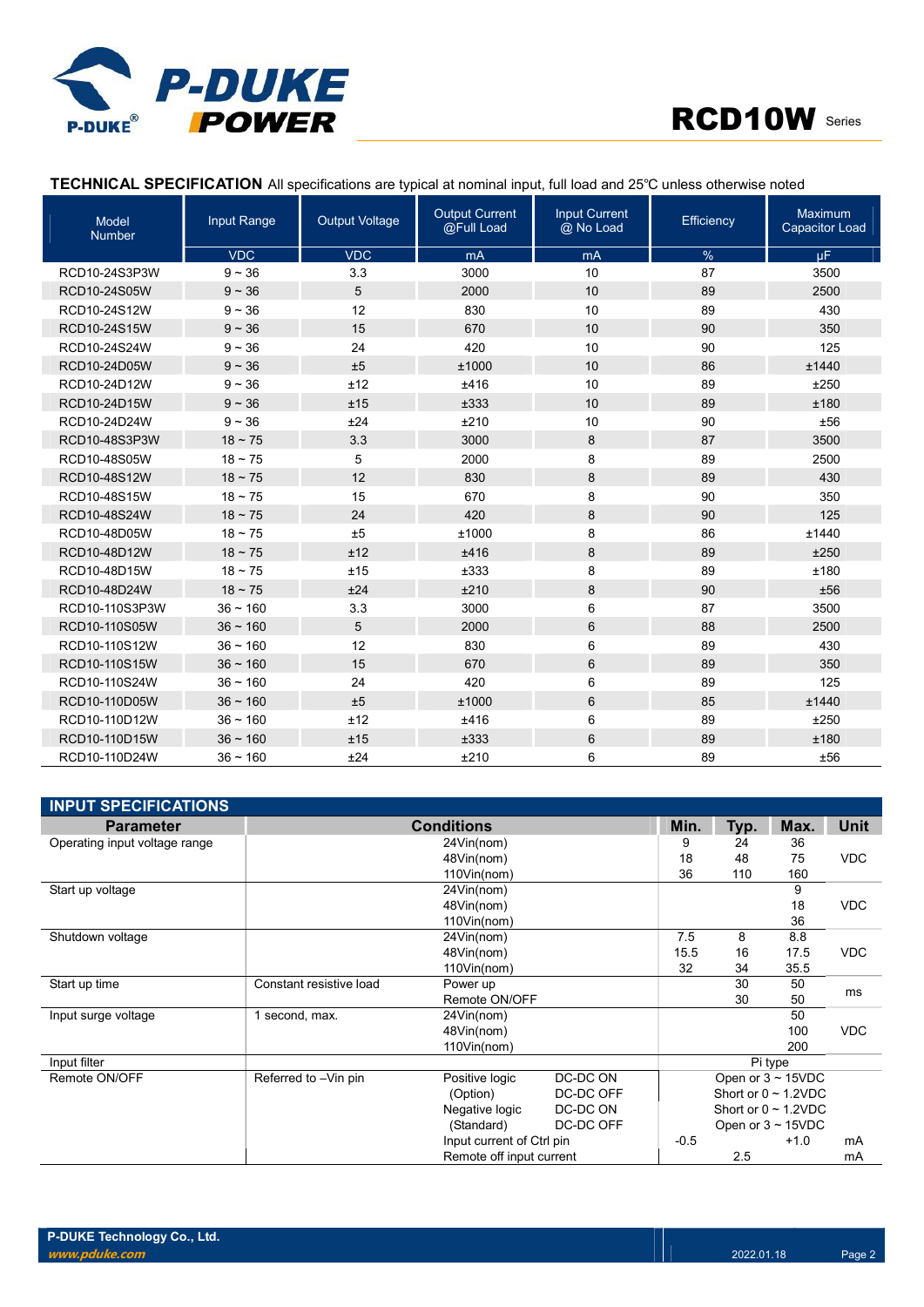

| <b>OUTPUT SPECIFICATIONS</b>     |                                           |                 |         |      |                                 |               |  |
|----------------------------------|-------------------------------------------|-----------------|---------|------|---------------------------------|---------------|--|
| <b>Parameter</b>                 | <b>Conditions</b>                         |                 | Min.    | Typ. | Max.                            | Unit          |  |
| Voltage accuracy                 |                                           |                 | $-1.0$  |      | $+1.0$                          | %             |  |
| Line regulation                  | Low Line to High Line at Full Load        | Single          | $-0.2$  |      | $+0.2$                          | $\frac{0}{0}$ |  |
|                                  |                                           | Dual            | $-0.5$  |      | $+0.5$                          |               |  |
| Load regulation                  | No Load to Full Load                      | Single          | $-0.2$  |      | $+0.2$                          |               |  |
|                                  |                                           | Dual            | $-1.0$  |      | $+1.0$                          | $\frac{0}{0}$ |  |
|                                  | 10% Load to 90% Load                      | Single          | $-0.1$  |      | $+0.1$                          |               |  |
|                                  |                                           | Dual            | $-0.8$  |      | $+0.8$                          |               |  |
| Cross regulation                 | Asymmetrical load 25%/100% FL             | Dual            | $-5.0$  |      | $+5.0$                          | $\frac{0}{0}$ |  |
| Voltage adjustability            | Single output                             | 3.3Vout, 12Vout | $-10$   |      | $+10$                           | $\%$          |  |
|                                  |                                           | <b>Others</b>   | $-10$   |      | $+20$                           |               |  |
| Ripple and noise                 | Measured by 20MHz bandwidth               |                 |         |      |                                 |               |  |
|                                  |                                           | Single          |         |      |                                 |               |  |
|                                  | With a 10µF/25V X7R MLCC                  | 3.3Vout, 5Vout  |         | 75   |                                 | mVp-p         |  |
|                                  |                                           | 12Vout, 15Vout  |         | 75   |                                 |               |  |
|                                  | With a 2.2µF/50V X7R MLCC                 | 24Vout          |         | 100  |                                 |               |  |
|                                  |                                           | Dual            |         |      |                                 |               |  |
|                                  | With a 10µF/25V X7R MLCC for each output  | 5Vout           |         | 75   |                                 | mVp-p         |  |
|                                  |                                           | 12Vout, 15Vout  |         | 75   |                                 |               |  |
|                                  | With a 2.2µF/50V X7R MLCC for each output | 24Vout          |         | 100  |                                 |               |  |
| Temperature coefficient          |                                           |                 | $-0.02$ |      | $+0.02$                         | $\%$ /°C      |  |
| Transient response recovery time | 25% load step change                      |                 |         | 250  |                                 | μs            |  |
| Over voltage protection          |                                           | 3.3Vout         | 3.7     |      | 5.4                             |               |  |
|                                  |                                           | 5Vout           | 6.3     |      | 7.4                             |               |  |
|                                  |                                           | 12Vout          | 13.5    |      | 19.6                            | <b>VDC</b>    |  |
|                                  |                                           | 15Vout          | 18.3    |      | 22.0                            |               |  |
|                                  |                                           | 24Vout          | 29.1    |      | 32.5                            |               |  |
| Over load protection             | % of lout rated                           |                 |         | 170  |                                 | $\frac{0}{0}$ |  |
| Short circuit protection         |                                           |                 |         |      | Continuous, automatics recovery |               |  |

| <b>GENERAL SPECIFICATIONS</b> |                           |                     |                        |      |      |                  |                         |  |
|-------------------------------|---------------------------|---------------------|------------------------|------|------|------------------|-------------------------|--|
| <b>Parameter</b>              |                           | Min.                | Typ.                   | Max. | Unit |                  |                         |  |
| Isolation voltage             | 1 minute                  |                     | Input to Output        | 3000 |      |                  | <b>VDC</b>              |  |
|                               |                           |                     | Input (Output) to Case | 2250 |      |                  |                         |  |
|                               | 1 minute                  | <b>AC</b> Isolation | Input to Output        | 2000 |      |                  | <b>VAC</b>              |  |
|                               |                           |                     | Input (Output) to Case | 1500 |      |                  |                         |  |
| Isolation resistance          | 500VDC                    |                     |                        |      |      |                  | GΩ                      |  |
| Isolation capacitance         |                           |                     |                        |      |      | 1500             | pF                      |  |
| Switching frequency           | 24 VDC input, 48VDC input |                     | 3.3Vout, 5Vout         | 260  | 290  | 320              | kHz                     |  |
|                               |                           |                     | <b>Others</b>          | 325  | 360  | 395              |                         |  |
|                               | 110VDC input              |                     | All                    | 220  | 245  | 270              | kHz                     |  |
| Safety approvals              | IEC /EN/ UL62368-1        |                     |                        |      |      | UL:E193009       |                         |  |
|                               |                           |                     |                        |      |      | CB:UL(Demko)     |                         |  |
|                               |                           |                     |                        |      |      |                  |                         |  |
| Standard approvals            | EN50155                   |                     |                        |      |      |                  |                         |  |
|                               | EN45545-2                 |                     |                        |      |      |                  |                         |  |
| Case material                 |                           |                     |                        |      |      |                  | copper                  |  |
| Base material                 |                           |                     |                        |      |      |                  | FR4 PCB                 |  |
| Potting material              |                           |                     |                        |      |      | Epoxy (UL94 V-0) |                         |  |
| Weight                        |                           |                     |                        |      |      |                  | 16.5g (0.58oz)          |  |
| <b>MTBF</b>                   | MIL-HDBK-217F, Full load  |                     |                        |      |      |                  | $2.334 \times 10^6$ hrs |  |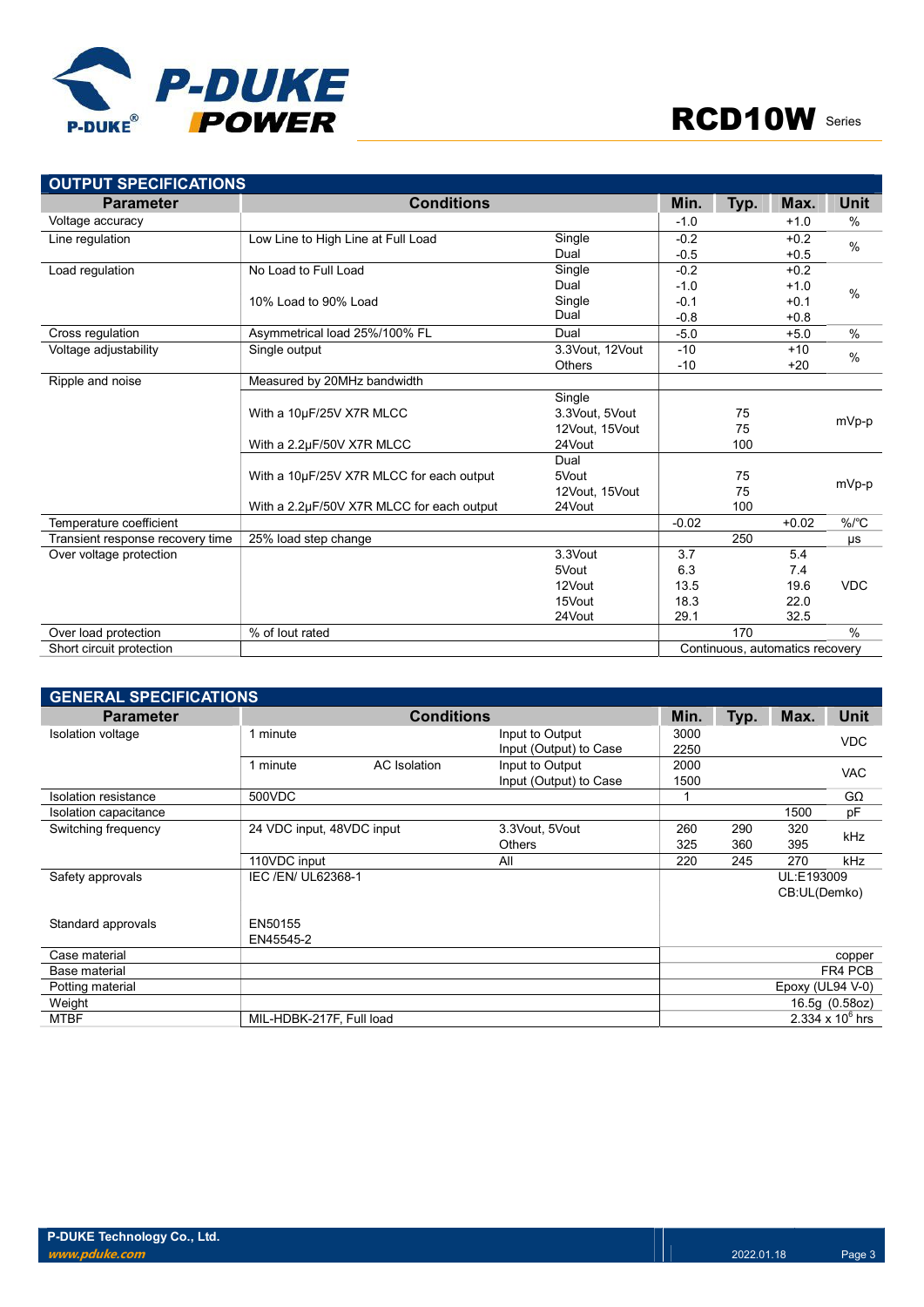

| <b>ENVIRONMENTAL SPECIFICATIONS</b> |                 |                                                                  |                       |      |                       |              |
|-------------------------------------|-----------------|------------------------------------------------------------------|-----------------------|------|-----------------------|--------------|
| <b>Parameter</b>                    |                 | <b>Conditions</b>                                                | Min.                  | Typ. | Max.                  | <b>Unit</b>  |
| Operating ambient temperature       | Standard type   | With derating                                                    | -40                   |      | $+105$                | °C           |
|                                     | M3 version      | With derating                                                    | -55                   |      | $+105$                |              |
|                                     |                 | All models meet the railway $O T4$ (70 $^{\circ}$ C) temperature |                       |      |                       |              |
|                                     | RCD10-000S3P3W  | Meet the railway OT6 (85°C) temperature                          |                       |      |                       |              |
|                                     | $RCD10-[]$ S05W | requirement as power derating to 7W output                       |                       |      |                       |              |
|                                     | RCD10-0005W     | power                                                            |                       |      |                       |              |
|                                     | The others      | Meet the railway OT6 (85°C) temperature                          |                       |      |                       |              |
| Maximum case temperature            |                 |                                                                  |                       |      | 105                   | °C           |
| Storage temperature range           |                 |                                                                  | -55                   |      | $+125$                | °C           |
| Thermal impendance                  |                 |                                                                  |                       | 16.8 |                       | °C/W         |
| Thermal shock                       |                 |                                                                  |                       |      |                       | MIL-STD-810F |
| Shock                               |                 |                                                                  |                       |      | EN61373, MIL-STD-810F |              |
| Vibration                           |                 |                                                                  | EN61373, MIL-STD-810F |      |                       |              |
| Relative humidity                   |                 |                                                                  |                       |      |                       | 5% to 95% RH |

| <b>EMC SPECIFICATIONS</b>      |                              |                                                                                                                                                              |                  |
|--------------------------------|------------------------------|--------------------------------------------------------------------------------------------------------------------------------------------------------------|------------------|
| <b>Parameter</b>               |                              | <b>Conditions</b>                                                                                                                                            | Level            |
| EMI                            | EN55032, EN50121-3-2         | Without external components                                                                                                                                  | Class A          |
|                                |                              | With external components.                                                                                                                                    | Class B          |
| <b>EMS</b>                     | EN55024, EN50121-3-2         |                                                                                                                                                              |                  |
| <b>ESD</b>                     | EN61000-4-2                  | Air ± 8kV and Contact ± 6kV                                                                                                                                  | Perf. Criteria A |
| Radiated immunity              | EN61000-4-3                  | 20 V/m                                                                                                                                                       | Perf. Criteria A |
| <b>Fast transient</b>          | EN61000-4-4                  | ±2kV                                                                                                                                                         | Perf. Criteria A |
|                                | $RCD10-24$                   | With an aluminum electrolytic capacitor<br>(Nippon chemi-con KY series, 470µF/50V)<br>and a TVS (SMDJ58A, 58V, 3000Watt peak<br>pulse power) in parallel.    |                  |
|                                | $RCD10-48$ $\neg$ T $\neg$ W | With an aluminum electrolytic capacitor<br>(Nippon chemi-con KY series, 330µF/100V)<br>and a TVS (SMBJ120A, 120V, 600Watt peak<br>pulse power) in parallel.  |                  |
|                                | RCD10-110000W                | With an aluminum electrolytic capacitor<br>(Nippon chemi-con KXJ series, 330µF/200V)<br>and a TVS (SMBJ300A, 300V, 600Watt peak<br>pulse power) in parallel. |                  |
| Surge                          | EN61000-4-5                  | ±2kV                                                                                                                                                         | Perf. Criteria A |
|                                | $RCD10-24$                   | With an aluminum electrolytic capacitor<br>(Nippon chemi-con KY series, 470µF/50V)<br>and a TVS (SMDJ58A, 58V, 3000Watt peak<br>pulse power) in parallel.    |                  |
|                                | $RCD10-48$ $\neg$ T $\neg$ W | With an aluminum electrolytic capacitor<br>(Nippon chemi-con KY series, 330µF/100V)<br>and a TVS (SMBJ120A, 120V, 600Watt peak<br>pulse power) in parallel.  |                  |
|                                | RCD10-110000W                | With an aluminum electrolytic capacitor<br>(Nippon chemi-con KXJ series, 330µF/200V)<br>and a TVS (SMBJ300A, 300V, 600Watt peak<br>pulse power) in parallel. |                  |
| Conducted immunity             | EN61000-4-6                  | 10 Vr.m.s                                                                                                                                                    | Perf. Criteria A |
| Power frequency magnetic field | EN61000-4-8                  | 100A/m continuous; 1000A/m 1 second                                                                                                                          | Perf. Criteria A |

CAUTION: This power module is not internally fused. An input line fuse must always be used.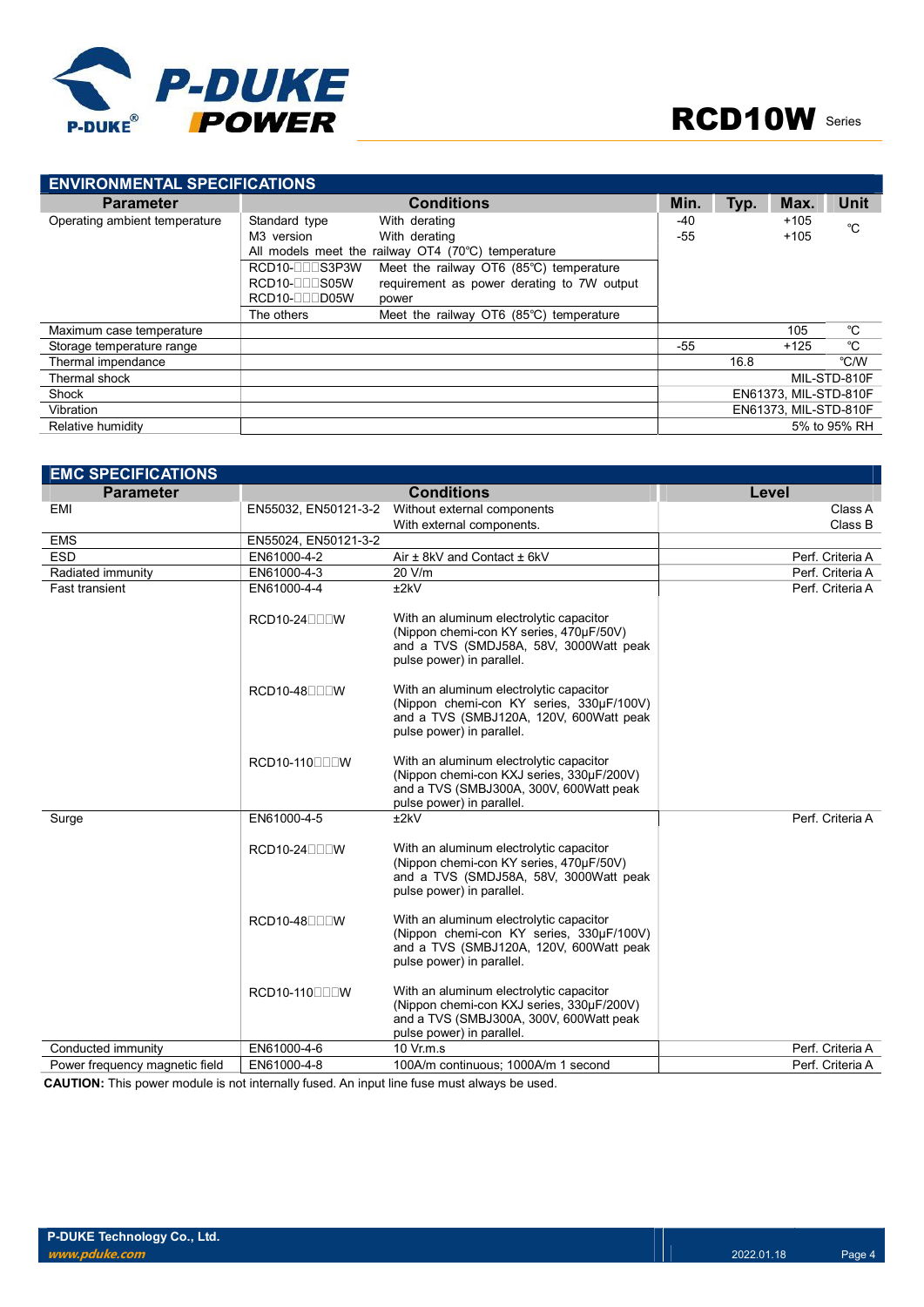

### CHARACTERISTIC CURVE







#### FUSE CONSIDERATION

This power module is not internally fused. An input line fuse must always be used.

This encapsulated power module can be used in a wide variety of applications, ranging from simple stand-alone operation to an integrated part of sophisticated power architecture.

To maximum flexibility, internal fusing is not included; however, to achieve maximum safety and system protection, always use an input line fuse. The input line fuse suggest as below:

| <b>Modules</b>                       | <b>Fuse Rating</b><br>(A | <b>Fuse Type</b> |
|--------------------------------------|--------------------------|------------------|
| $RCD10-24S$ DDV · $RCD10-24D$ DDV    |                          | Slow-Blow        |
| $RCD10-48S$ DDV · $RCD10-48D$ DDV    | 1.25                     | Slow-Blow        |
| $RCD10-110S$ DDV · $RCD10-110D$ DDDV | 0.63                     | Slow-Blow        |

The table based on the information provided in this data sheet on inrush energy and maximum DC input current at low Vin..

#### MECHANICAL DRAWING



#### PIN CONNECTION

| <b>PIN</b> | <b>SINGLE</b> | <b>DUAL</b> |
|------------|---------------|-------------|
|            | $+V$ in       | $+V$ in     |
| 2          | -Vin          | -Vin        |
| 3          | Ctrl          | Ctrl        |
|            | +Vout         | +Vout       |
| 5          | Trim          | Common      |
| հ          | -Vout         | -Vout       |

1. All dimensions in inch [mm]

2. Tolerance :x.xx±0.02 [x.x±0.5]

x.xxx±0.01 [x.xx±0.25] 3. Pin dimension tolerance ±0.004[0.10]

BOTTOM VIEW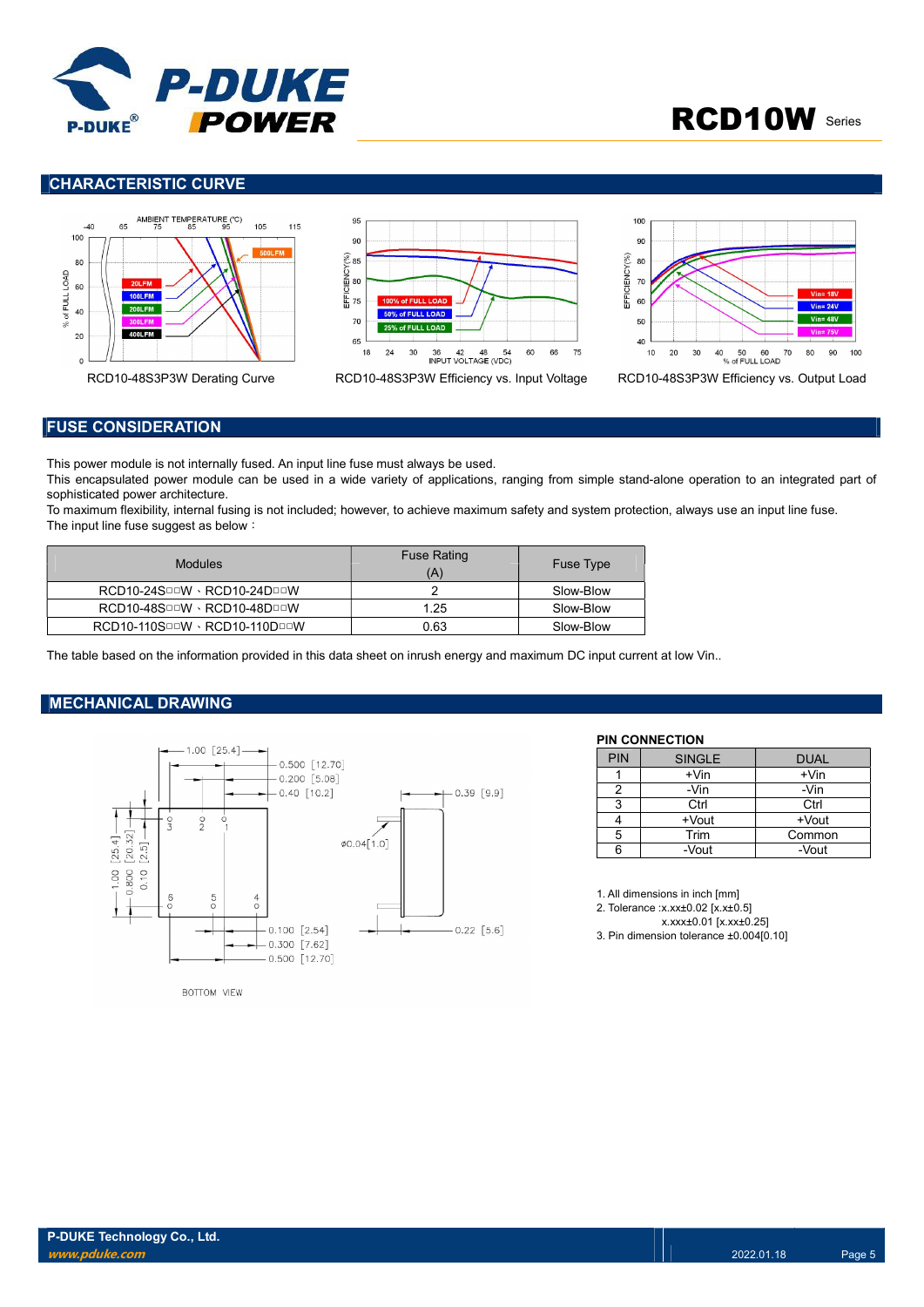

### RECOMMENDED PAD LAYOUT



All dimensions in inch[mm] Pad size(lead free recommended) Through hole 1.2.3.4.5.6: Φ0.051[1.30] Top view pad 1.2.3.4.5.6: Φ0.064[1.63] Bottom view pad 1.2.3.4.5.6: Φ0.102[2.60]

#### THERMAL CONSIDERATIONS

The power module operates in a variety of thermal environments.

However, sufficient cooling should be provided to help ensure reliable operation of the unit.

Heat is removed by conduction, convection, and radiation to the surrounding Environment.

Proper cooling can be verified by measuring the point as the figure below.

The temperature at this location should not exceed "Maximum case temperature".

When Operating, adequate cooling must be provided to maintain the test point temperature at or below "Maximum case temperature".

You can limit this Temperature to a lower value for extremely high reliability.

■ Thermal test condition with vertical direction by natural convection (20LFM).



TOP VIEW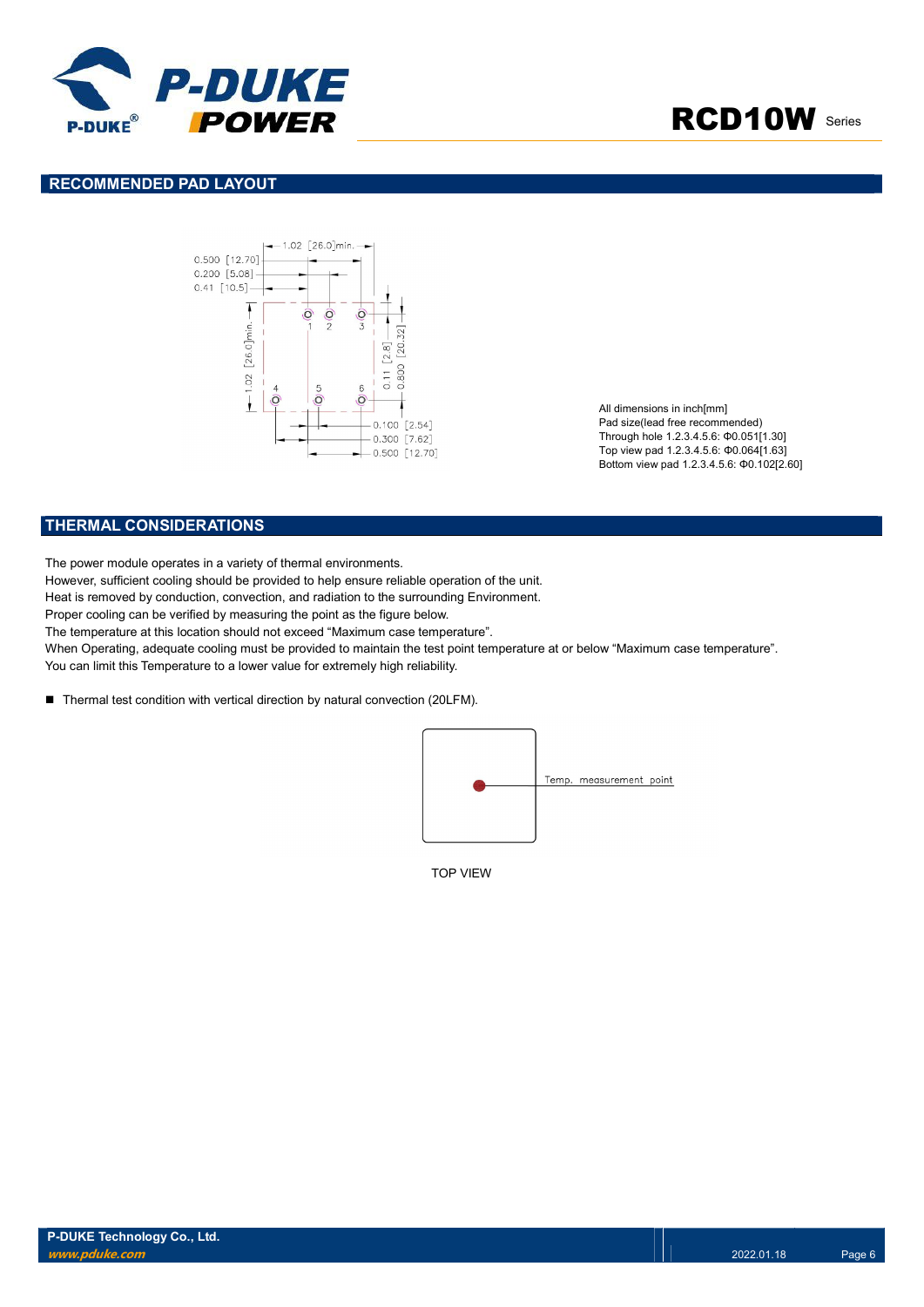

### OUTPUT VOLTAGE ADJUSTMENT

Output voltage set point adjustment allows the user to increase or decrease the output voltage set point of the module. This is accomplished by connecting an external resistor between the Trim pin and either the +Output or -Output pins. With an external resistor between the Trim and -Output pin, the output voltage set point increases. With an external resistor between the Trim and +Output pin, the output voltage set point decreases. The external Trim resistor needs to be at least 1/16W of rated power. **POWER**<br>
POWER<br>
PUIT VOLTAGE ADJUSTMENT<br>
IT UNCERNATION CONTRACT ADJUSTMENT<br>
IT UNCERNATION CONTRACT AND CONTRACT AND CONTRACT AND CONTRACT AND CONTRACT AND CONTRACT AND A SECOND USING A SCONDITION OF THE THIS ARE CONTRAC POWER<br>
PUT VOLTAGE ADJUSTMENT<br>
It voltage set point digitsment allows the user to increase or decrease the output voltage set point of<br>
a accomplished by connecting an external resistor between the Trim pin and either the **PUT VOLTAGE ADJUSTMENT**<br>
PUT VOLTAGE ADJUSTMENT<br>
IT Voltage set point dijustment allows the user to increase or decrease the output voltage set point of the<br>
a accomplished by connecting an external resistor between the

■ Trim Constants

#### ■ Trim Up Equation

$$
R_{U} = \left[\frac{G \times L}{\left(V_{o,up} - L - K\right)} - H\right]\Omega
$$

#### ■ Trim Down Equation

$$
R_D=\!\!\left[\!\!\begin{array}{c} \displaystyle \left(\!V_{o,\text{down}}\!-\!L\!\right)\!\!\times\!\! G\\ \displaystyle \left(\!V_o-V_{o,\text{down}}\!\right)\!-\!H\!\right]\!\!\Omega\end{array}\!\!\right]
$$

#### EXTERNAL OUTPUT TRIMMING

Output can be externally trimmed by using the method shown below.

Trim-up



| Module         |       | Н     |      |     |
|----------------|-------|-------|------|-----|
| RCD10-LLS3P3W  | 5110  | 2050  | 0.8  | 2.5 |
| RCD10-ODS05W   | 5110  | 2050  | 2.5  | 2.5 |
| RCD10-00S12W   | 10000 | 5110  | 9.5  | 2.5 |
| RCD10-LLS15W   | 10000 | 5110  | 12.5 | 2.5 |
| $RCD10-TTS24W$ | 56000 | 13000 | 21.5 | 2.5 |

| □□S3P3W       |             |              |                |         |                |         |        |                |        |        |        |
|---------------|-------------|--------------|----------------|---------|----------------|---------|--------|----------------|--------|--------|--------|
| AV.           | (% )        | $\mathbf{1}$ | $\overline{2}$ | 3       | $\overline{4}$ | 5       | 6      | $\overline{7}$ | 8      | 9      | 10     |
| Vout          | (V)         | 3.333        | 3.366          | 3.399   | 3.432          | 3.465   | 3.498  | 3.531          | 3.564  | 3.597  | 3.630  |
| <b>RU</b>     | $(k\Omega)$ | 385.071      | 191.511        | 126.990 | 94.730         | 75.374  | 62.470 | 53.253         | 46.340 | 40.963 | 36.662 |
| $\Box$ S05W   |             |              |                |         |                |         |        |                |        |        |        |
| $\triangle$ V | (% )        | $\mathbf{1}$ | $\overline{2}$ | 3       | $\overline{4}$ | 5       | 6      | $\overline{7}$ | 8      | 9      | 10     |
| Vout          | (V)         | 5.050        | 5.100          | 5.150   | 5.200          | 5.250   | 5.300  | 5.350          | 5.400  | 5.450  | 5.500  |
| <b>RU</b>     | $(k\Omega)$ | 253.450      | 125.700        | 83.117  | 61.825         | 49.050  | 40.533 | 34.450         | 29.888 | 26.339 | 23.500 |
| $\triangle$ V | (% )        | 11           | 12             | 13      | 14             | 15      | 16     | 17             | 18     | 19     | 20     |
| Vout          | (V)         | 5.550        | 5.600          | 5.650   | 5.700          | 5.750   | 5.800  | 5.850          | 5.900  | 5.950  | 6.000  |
| RU            | $(k\Omega)$ | 21.177       | 19.242         | 17.604  | 16.200         | 14.983  | 13.919 | 12.979         | 12.144 | 11.397 | 10.725 |
| $\Box$ S12W   |             |              |                |         |                |         |        |                |        |        |        |
| $\triangle$ V | (% )        | $\mathbf{1}$ | $\overline{2}$ | 3       | $\overline{4}$ | 5       | 6      | $\overline{7}$ | 8      | 9      | 10     |
| Vout          | (V)         | 12.120       | 12.240         | 12.360  | 12.480         | 12.600  | 12.720 | 12.840         | 12.960 | 13.080 | 13.200 |
| RU            | $(k\Omega)$ | 203.223      | 99.057         | 64.334  | 46.973         | 36.557  | 29.612 | 24.652         | 20.932 | 18.038 | 15.723 |
| $\Box$ S15W   |             |              |                |         |                |         |        |                |        |        |        |
| $\triangle$ V | (% )        | $\mathbf{1}$ | $\overline{2}$ | 3       | $\overline{4}$ | 5       | 6      | $\overline{7}$ | 8      | 9      | 10     |
| Vout          | (V)         | 15.150       | 15.300         | 15.450  | 15.600         | 15.750  | 15.900 | 16.050         | 16.200 | 16.350 | 16.500 |
| <b>RU</b>     | $(k\Omega)$ | 161.557      | 78.223         | 50.446  | 36.557         | 28.223  | 22.668 | 18.700         | 15.723 | 13.409 | 11.557 |
| $\triangle$ V | (% )        | 11           | 12             | 13      | 14             | 15      | 16     | 17             | 18     | 19     | 20     |
| Vout          | (V)         | 16.650       | 16.800         | 16.950  | 17.100         | 17.250  | 17.400 | 17.550         | 17.700 | 17.850 | 18.000 |
| <b>RU</b>     | $(k\Omega)$ | 10.042       | 8.779          | 7.711   | 6.795          | 6.001   | 5.307  | 4.694          | 4.149  | 3.662  | 3.223  |
| $\Box$ S24W   |             |              |                |         |                |         |        |                |        |        |        |
| $\triangle$ V | (% )        | $\mathbf{1}$ | $\overline{2}$ | 3       | $\overline{4}$ | 5       | 6      | $\overline{7}$ | 8      | 9      | 10     |
| Vout          | (V)         | 24.240       | 24.480         | 24.720  | 24.960         | 25.200  | 25.440 | 25.680         | 25.920 | 26.160 | 26.400 |
| <b>RU</b>     | $(k\Omega)$ | 570.333      | 278.667        | 181.444 | 132.833        | 103.667 | 84.222 | 70.333         | 59.917 | 51.815 | 45.333 |
| $\triangle$ V | (% )        | 11           | 12             | 13      | 14             | 15      | 16     | 17             | 18     | 19     | 20     |
| Vout          | (V)         | 26.640       | 26.880         | 27.120  | 27.360         | 27.600  | 27.840 | 28.080         | 28.320 | 28.560 | 28.800 |
| <b>RU</b>     | $(k\Omega)$ | 40.030       | 35.611         | 31.872  | 28.667         | 25.889  | 23.458 | 21.314         | 19.407 | 17.702 | 16.167 |